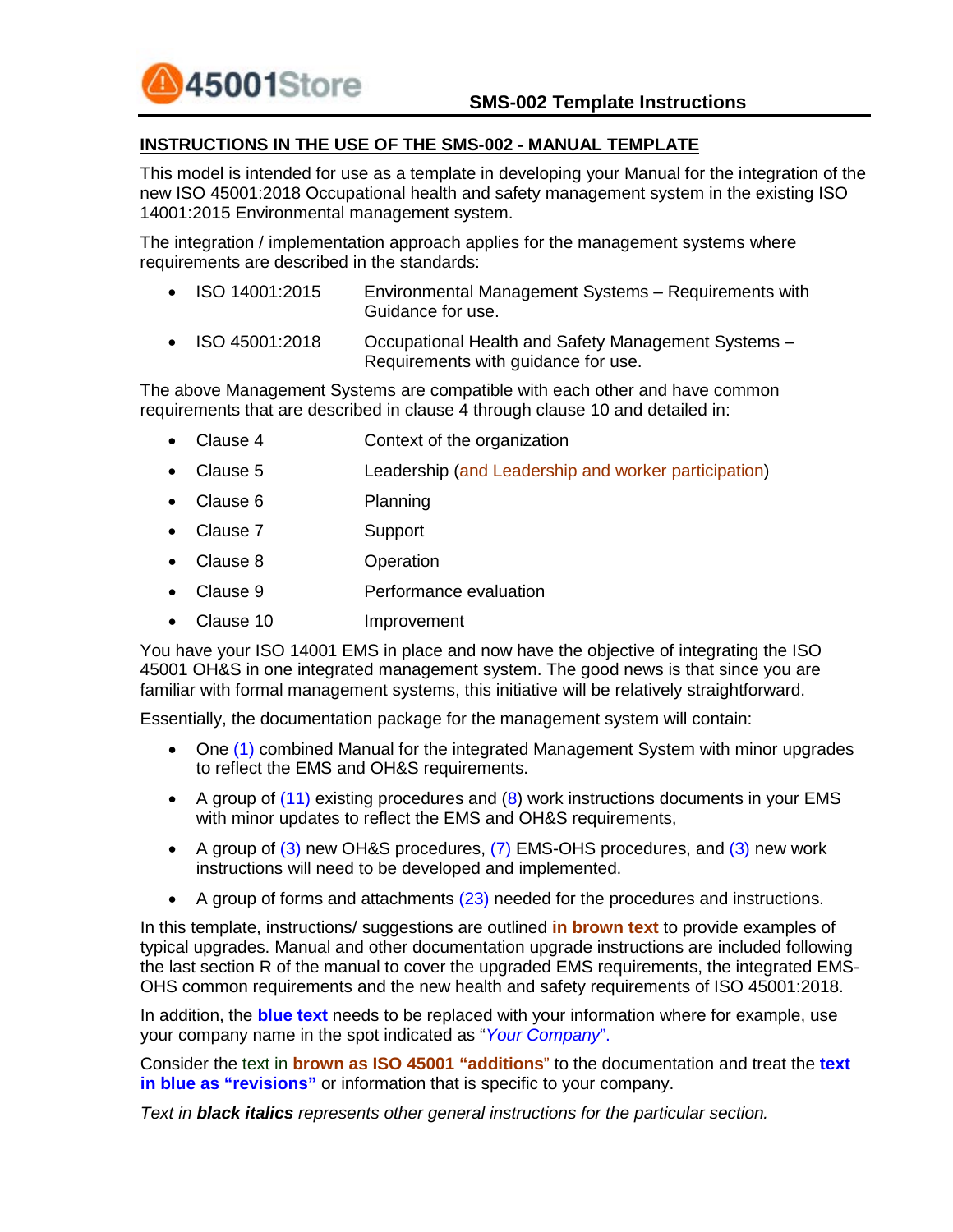**\_\_\_\_\_\_\_\_\_\_\_\_\_\_\_\_\_\_\_\_\_\_\_\_\_\_\_\_\_\_\_\_\_\_\_\_\_\_\_\_\_\_\_\_\_\_\_\_\_\_\_\_\_\_\_\_\_\_\_\_\_\_\_\_\_\_\_\_\_**

**Environmental and OH&S Manual SMS-002** 

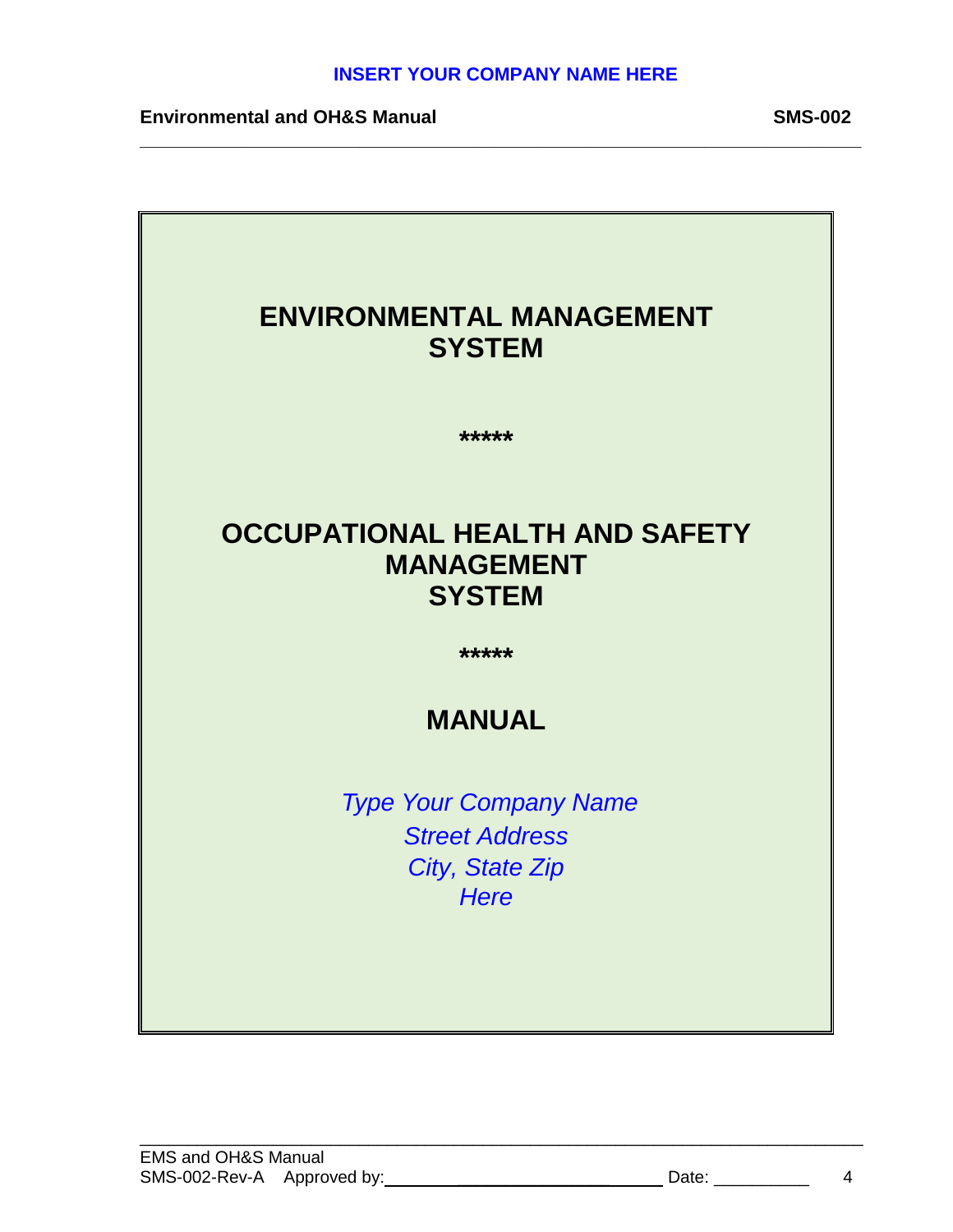**\_\_\_\_\_\_\_\_\_\_\_\_\_\_\_\_\_\_\_\_\_\_\_\_\_\_\_\_\_\_\_\_\_\_\_\_\_\_\_\_\_\_\_\_\_\_\_\_\_\_\_\_\_\_\_\_\_\_\_\_\_\_\_\_\_\_\_\_\_**

**Environmental and OH&S Manual SMS-002**

## **Integrating the**

## **OCCUPATIONAL HEALTH AND SAFETY**

## **Management system in the existing**

## **ENVIRONMENTAL**

## **Management system**

**\*\*\*\*\***

## **ENVIRONMENTAL MANAGEMENT SYSTEM**

**\*\*\*\*\***

# **OCCUPATIONAL HEALTH AND SAFETY MANAGEMENT SYSTEM**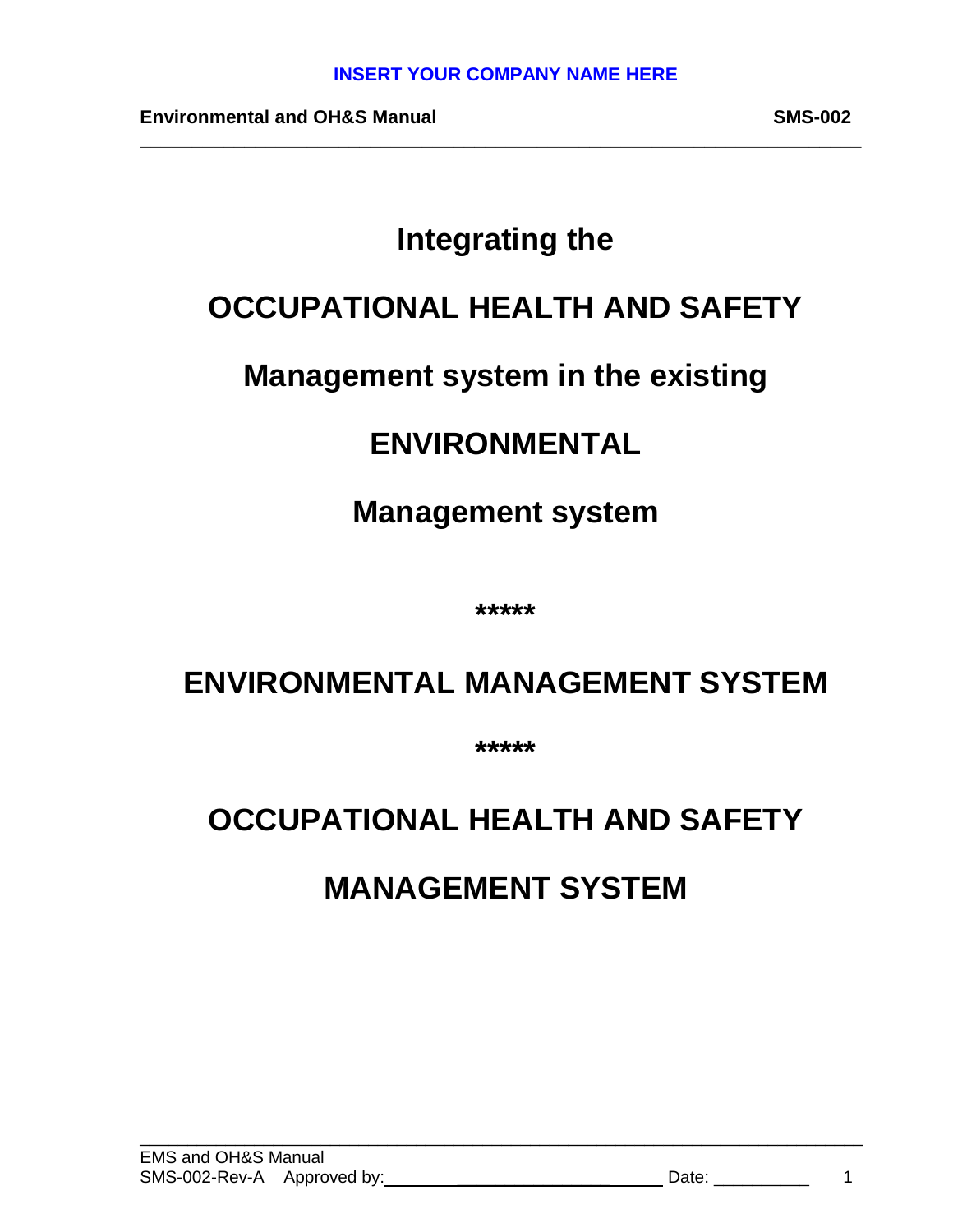#### **Environmental and OH&S Manual SMS-002**

#### *Note:*

*The first 3 pages of the generic manual provide an introduction and guidance in its use and are to be removed from the Manual file (copied to a separate document or deleted) after use.* 

**\_\_\_\_\_\_\_\_\_\_\_\_\_\_\_\_\_\_\_\_\_\_\_\_\_\_\_\_\_\_\_\_\_\_\_\_\_\_\_\_\_\_\_\_\_\_\_\_\_\_\_\_\_\_\_\_\_\_\_\_\_\_\_\_\_\_\_\_\_**

#### **Guidance in the use of this template**

This model is intended for use as a template in developing your Manual for the integration of the ISO 45001:2018 Occupational health and safety management system in the existing ISO 14001:2015 Environmental management system.

The integration / implementation approach applies for the management systems where requirements are described in the standards:

| ISO 14001:2015<br>$\bullet$                                                              | Environmental Management Systems - Requirements with<br>Guidance for use.                                    |
|------------------------------------------------------------------------------------------|--------------------------------------------------------------------------------------------------------------|
| ISO 45001:2018                                                                           | $v$ stems $-$<br>Occupational Health and Safety Manage<br>Requirements with guidance f<br>use.               |
| The above Management Systems are compolible<br>requirements that are described in clause | er and ha<br><b>fith e</b><br>ho<br><b>Common</b><br>ailed in:<br>$\mathsf{\scriptstyle{JSe}}$ 10<br>pu<br>A |
| Clause 4<br>$\bullet$                                                                    | П<br><b>mi</b><br>Conte.<br><b>D</b><br>ion<br>$\bullet$                                                     |
| Clause 5                                                                                 | <b>ders</b><br>dership and worker participation)                                                             |
| <b>Claus</b>                                                                             |                                                                                                              |
| Clause 7                                                                                 | Support                                                                                                      |
| Clause 8                                                                                 | Operation                                                                                                    |
| Clause 9                                                                                 | Performance evaluation                                                                                       |
| Clause 10                                                                                | Improvement                                                                                                  |

You have your ISO 14001 EMS in place and now have the objective of integrating the ISO 45001 OH&S in one comprehensive management system. The good news is that since you are familiar with formal management systems, this initiative will be relatively straightforward.

Essentially, the documentation package for the management system will contain:

- One combined Manual for the integrated Management System with minor upgrades to reflect the EMS and OH&S requirements.
- A group of  $(11)$  existing procedures and  $(8)$  work instructions in your EMS with minor updates to reflect the EMS and OH&S application,
- A group of  $(3)$  new OH&S procedures,  $(7)$  EMS-OHS procedures, and  $(3)$  new work instructions will need to be developed and implemented.
- A group of forms and attachments (23) needed for the procedures and instructions.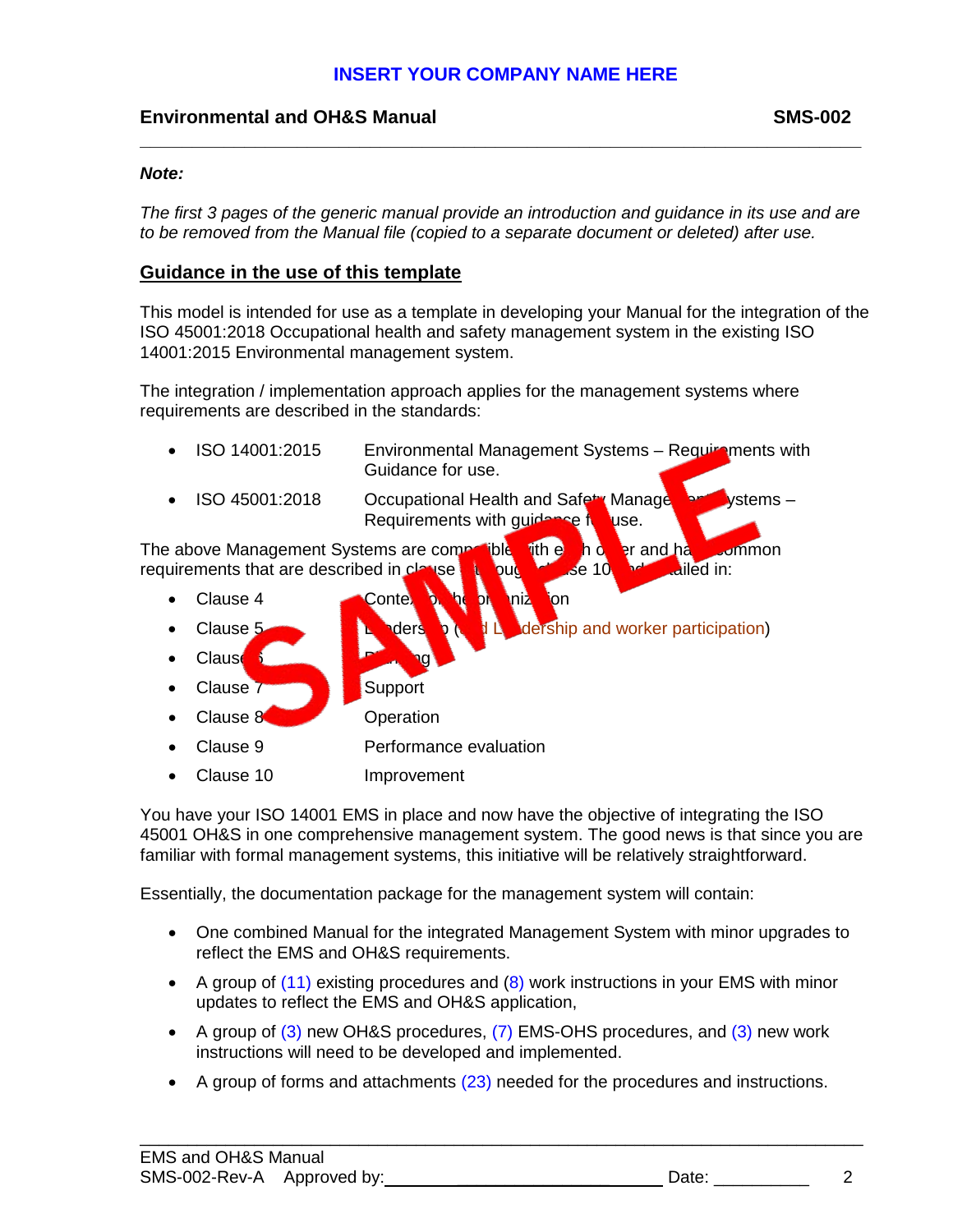#### **Environmental and OH&S Manual SMS-002**

For example, the **FD-810-001** Process Flow Diagram represents each step in the manufacturing process and includes other relevant factors associated with the steps.

**\_\_\_\_\_\_\_\_\_\_\_\_\_\_\_\_\_\_\_\_\_\_\_\_\_\_\_\_\_\_\_\_\_\_\_\_\_\_\_\_\_\_\_\_\_\_\_\_\_\_\_\_\_\_\_\_\_\_\_\_\_\_\_\_\_\_\_\_\_**

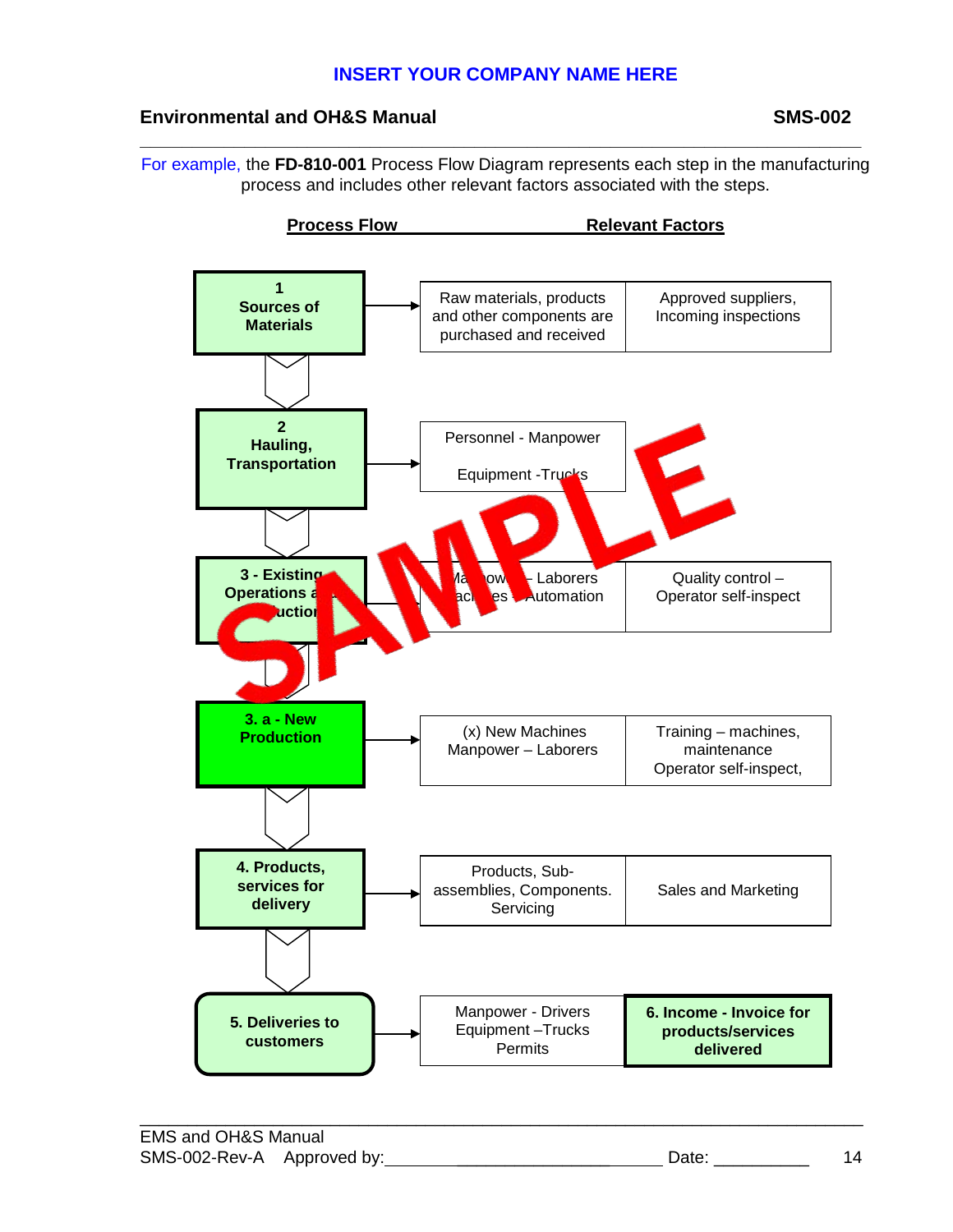**\_\_\_\_\_\_\_\_\_\_\_\_\_\_\_\_\_\_\_\_\_\_\_\_\_\_\_\_\_\_\_\_\_\_\_\_\_\_\_\_\_\_\_\_\_\_\_\_\_\_\_\_\_\_\_\_\_\_\_\_\_\_\_\_\_\_\_\_\_**

#### **Environmental and OH&S Manual SMS-002**

| P-1020                                                                                                                                                                                                                                                                                                                                                   | Nonconformity and<br>corrective action           | <b>IMS team leader</b> |                          |  |                                                           |               |  |
|----------------------------------------------------------------------------------------------------------------------------------------------------------------------------------------------------------------------------------------------------------------------------------------------------------------------------------------------------------|--------------------------------------------------|------------------------|--------------------------|--|-----------------------------------------------------------|---------------|--|
| <b>Section R</b><br>Form F-750-002<br>Typical Records Documentation Matrix for the IMS -<br>The document shown in <b>brown font</b> and new for EM<br>OHS.<br>This section of the OH&S Manual contains the<br><b>Ition Matrix.</b><br><b>Docume</b><br><b>TOP</b><br>do,<br>The last column indicates where in the OH<br><b>VIS th</b><br>ments ar<br>a. |                                                  |                        |                          |  |                                                           |               |  |
| Doc#                                                                                                                                                                                                                                                                                                                                                     | Description of<br>п                              | Rev.<br>te             | <b>Last Rev.</b><br>Date |  | <b>Used with Manual,</b><br><b>Procedure, Instruction</b> |               |  |
|                                                                                                                                                                                                                                                                                                                                                          | <b>Atta</b><br>mel                               |                        |                          |  |                                                           |               |  |
| A-520                                                                                                                                                                                                                                                                                                                                                    | Policy<br>ყ8                                     |                        | Manual                   |  | <b>SMS-002</b>                                            |               |  |
| A-615-00                                                                                                                                                                                                                                                                                                                                                 | azards guidelines                                |                        |                          |  | P-615                                                     |               |  |
| A-620-003                                                                                                                                                                                                                                                                                                                                                | Objectives guidelines                            |                        |                          |  | P-615                                                     |               |  |
|                                                                                                                                                                                                                                                                                                                                                          | <b>Forms</b>                                     |                        |                          |  |                                                           |               |  |
| F-440-002                                                                                                                                                                                                                                                                                                                                                | Organizational context<br>worksheet              |                        |                          |  | P-615                                                     |               |  |
| F-540-001                                                                                                                                                                                                                                                                                                                                                | Worker participation &<br>consultation worksheet |                        |                          |  | P-500                                                     |               |  |
| F-600-001                                                                                                                                                                                                                                                                                                                                                | Hazard identification-<br>process worksheet      |                        |                          |  | P-600                                                     |               |  |
| F-615-001                                                                                                                                                                                                                                                                                                                                                | Initial OH&S review<br>worksheet - office        |                        |                          |  | P-615                                                     |               |  |
| F-615-002                                                                                                                                                                                                                                                                                                                                                | Initial OH&S review<br>worksheet - plant         |                        |                          |  | P-615                                                     |               |  |
| F-615-003                                                                                                                                                                                                                                                                                                                                                | Risk management<br>worksheet                     |                        |                          |  | P-615                                                     |               |  |
| F-615-004                                                                                                                                                                                                                                                                                                                                                | Program planning<br>worksheet                    |                        |                          |  | P-615                                                     |               |  |
| F-620-003                                                                                                                                                                                                                                                                                                                                                | OH&S objectives planning<br>record               |                        |                          |  | P-615                                                     |               |  |
| F-814-001                                                                                                                                                                                                                                                                                                                                                | Provider assessment<br>report                    |                        |                          |  | P-814                                                     |               |  |
| F-814-002                                                                                                                                                                                                                                                                                                                                                | List of acceptable sources                       |                        |                          |  | P-814                                                     |               |  |
| F-814-003                                                                                                                                                                                                                                                                                                                                                | Provider corrective action<br>request - PCAR     |                        |                          |  |                                                           | P-615 / P-814 |  |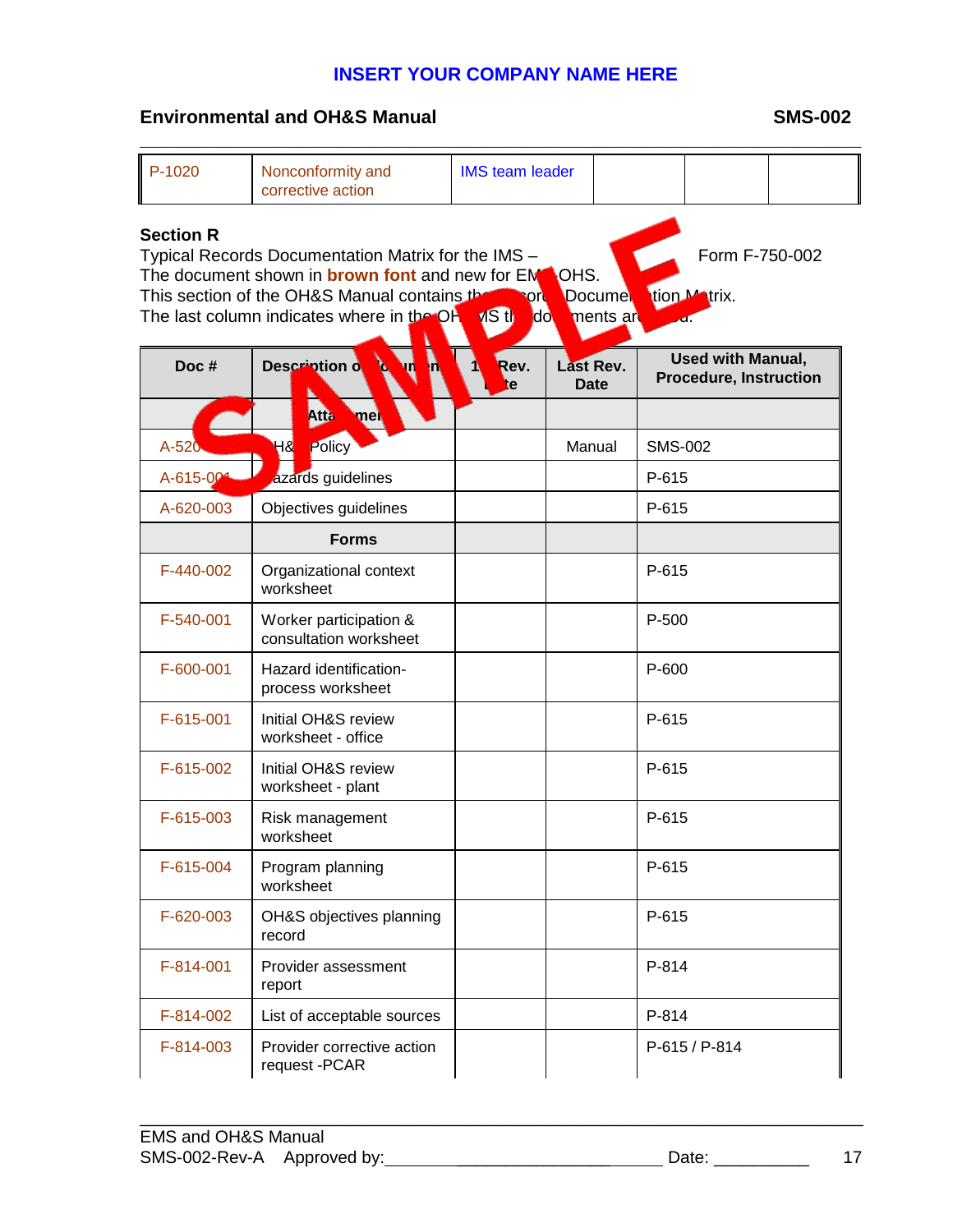#### **Environmental and OH&S Manual SMS-002**

regarding the EMS and the OHSMS, as an integrated management system (IMS).

*Review your existing EMS document P-740,* and add items relevant to the internal and external communication of OHS information.

**\_\_\_\_\_\_\_\_\_\_\_\_\_\_\_\_\_\_\_\_\_\_\_\_\_\_\_\_\_\_\_\_\_\_\_\_\_\_\_\_\_\_\_\_\_\_\_\_\_\_\_\_\_\_\_\_\_\_\_\_\_\_\_\_\_\_\_\_\_**

*In your existing EMS document P-750 for Control of documented information, add a paragraph to say:*

This procedure describes the processes for ensuring control of the initial release and changes to the documented information defined as essential to the operation of the EMS and the OHSMS, as an integrated management system (IMS).

*Review your existing EMS document P-750, and add items relevant to the control of OHS* documented information.

*Review your existing EMS document WI-750-001 for document numbering system.* 

#### *Example for Clause 8 – Operation:*

*EMS objectives.*

As existing for the EMS, the procedure P-810 for EMS-Operational planning and control enables the companium procedure state and procedure and implement the actions to address *the compary of this clause, and implement the actions to address* risks and opportunities as ociated with environmental aspects, compliance obligations, and

As required for the OHS, outline in the procedure P-815 for OHS-Operational planning and control, the process that enables the company to implement actions to address risks and opportunities associated with workplace hazards, legal requirements, and OH&S objectives.

*Review your existing EMS operational controls documents, such as WI-810-040, WI-810-050, and WI-810-060 for Incoming inspection, Design and development, Control of production and delivery,* and add items relevant to health and safety issues for activities associated with the receiving, designing, and controlling of production and delivery processes.

*Review your existing EMS control system for the purchasing/procurement functions* and outline in a document, such as P-814, the methods for the coordination and control of external providers for products, services, outsourced processes and contractor services that can affect EMS and OH&S performance.

In the document P-814, include a paragraph to say:

This procedure describes the process for controlling the external provider processes to ensure that purchased / procured products and services, outsourced processes, and contractor services conform to specified requirements required to meet the intended outcomes of the EMS and the OHSMS, as an integrated management system (IMS).

\_\_\_\_\_\_\_\_\_\_\_\_\_\_\_\_\_\_\_\_\_\_\_\_\_\_\_\_\_\_\_\_\_\_\_\_\_\_\_\_\_\_\_\_\_\_\_\_\_\_\_\_\_\_\_\_\_\_\_\_\_\_\_\_\_\_\_\_\_\_\_\_\_\_\_\_

The new forms for the procedure are:

• F-814-001 Provider assessment report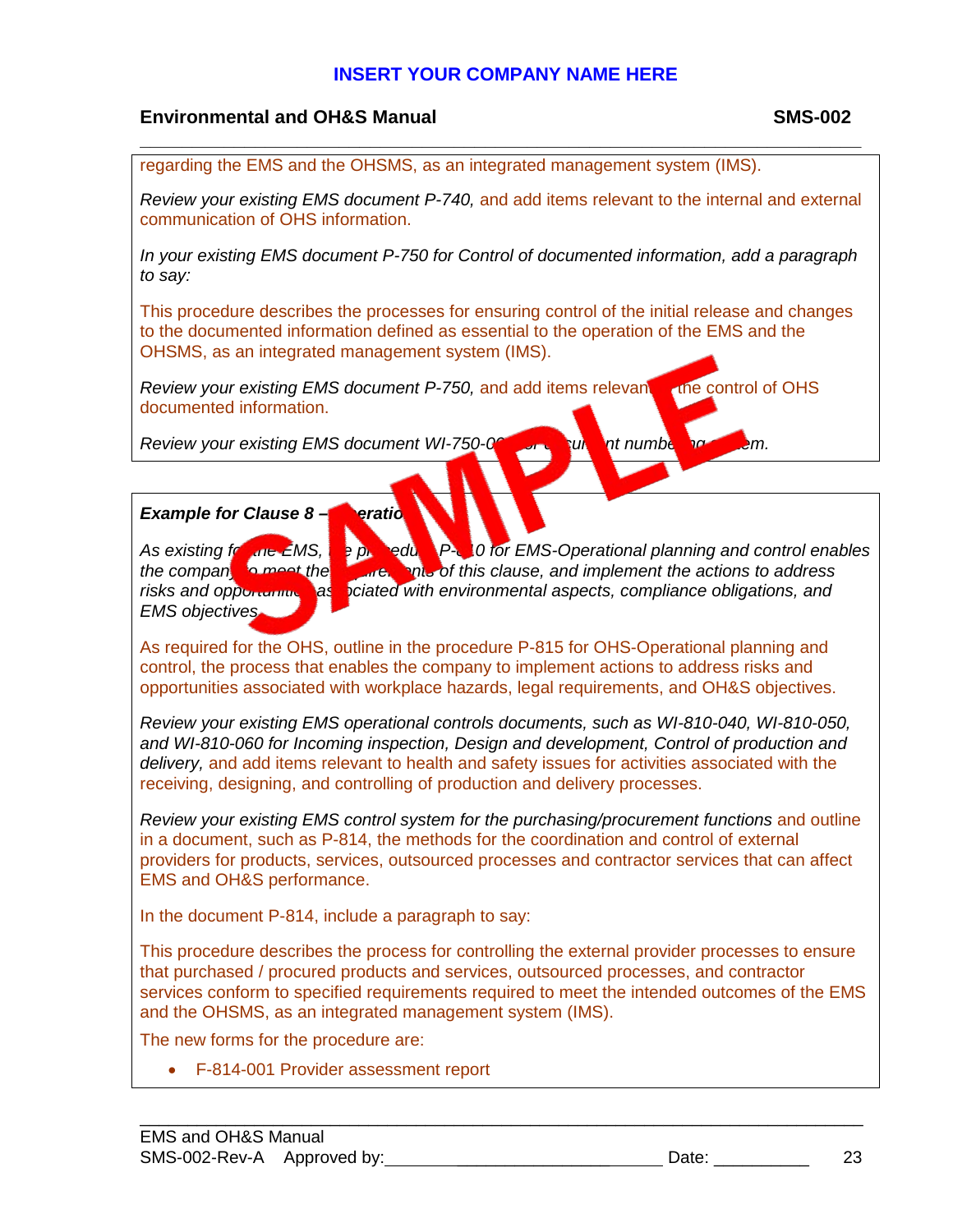#### **P-400-A**

#### **Organizational Context**

#### **1.0 Purpose/Scope**

- 1.1 The purpose of this procedure is to ensure that the context of the organization and the needs and expectations of interested parties are understood at Your Company
- 1.2 The procedure applies to the external and internal issues that can affect the Environmental Management System (EMS), and the Occupational Health and Safety Management System (OHS) as an Integrated Management System (IMS).

#### **2.0 Responsibilities and Authorities**

- 2.1 The President has the prime responsibility and approval authority for this procedure.
- 2.2 Top management through the IMS Team is responsible to determine the relevant external and internal issues that affect the ability to achieve the intended outcomes of the IMS and that can impact on the planning of the IMS.
- 2.3 Top management through the IMS Team is responsible to include environmental, and health and safety conditions capable of affecting or being affected by the company.

#### **3.0 References and Definitions**

- 3.1 This document addresses clause 4 of the ISO 14001:2015, and the ISO 45001:2018 standards covering, Context of the organization.
- 3.2 Top management: Person or group of people who directs and controls an organization at the highest level.
- 3.3 Context of the organization: Combination of internal and external strong and conditions that can have an effect on an organization.

#### **4.0 Resources**

4.1 As outlined in the procedure P-710 for Resource management

#### **5.0 Instructions**

- 5.1 To fully understand the organization and its context, Your Company determines the external and internal issues that are relevant and that affect its ability to achieve the **integration of the Integrated Management System (IMS).** 
	- 5.1.1 The external and internal issues include production and service, environmental, and health and safety conditions capable of affecting or being affected by the company.
	- 5.1.2 As applicable to the EMS and the OHS, the relevant internal and external Issues may include:
		- Environmental conditions related to climate, air, water, land use, existing contamination, natural resource availability, biodiversity, etc., and health and safety conditions related to hazard reduction, injury, and ill health prevention, etc., that can either affect the company's

Organizational context Page 1 of 5 Date printed 2/21/18 2:20 e pasdites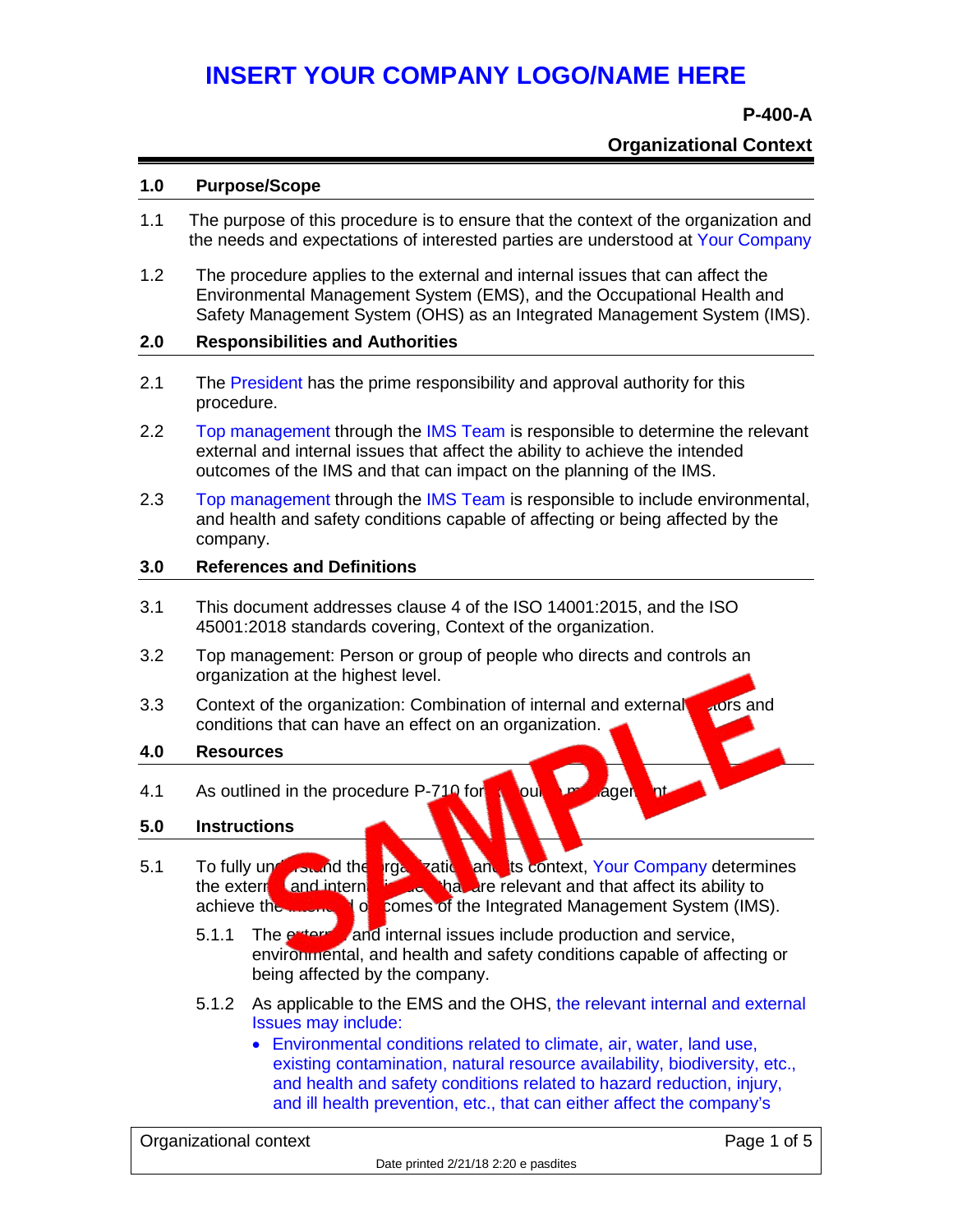**P-500-A**

**Leadership**

#### **1.0 Purpose/Scope**

- 1.1 To establish and maintain the leadership responsibilities and authority necessary to ensure top management at Your Company is committed to supporting the requirements of the Integrated Management System (IMS).
- 1.2 The procedure applies to Your Company's stated commitments and aspirations to performance, integrity, and reliability through the operation of an Environmental Management System (EMS), and an Occupational Health and Safety Management System (OHS) as an integrated management system (IMS).

#### **2.0 Responsibilities and Authorities**

- 2.1 The President has the prime sponsibility and a proval authority for this procedure.
- 2.2 Top manage to the to the demonstrate leadership and commitment with respect to the
- 2.3 Top managements of sponsible to ensure that Your Company's IMS conforms to ts of the ISO standards and is established, implemented, and maintain

#### **3.0 References and Definitions**

- 3.1 This document addresses clause 5 of the ISO 14001:2015 standards, covering leadership, and clause 5 of the ISO 45001:2018 standard, covering leadership and worker participation.
- 3.2 Top management: Person or group of people who directs and controls an organization at the highest level.
- 3.3 Include your definition of top management here and include the group that makes up the IMS Team.

#### **4.0 Resources**

4.1 None

#### **5.0 Instructions**

- 5.1 Leadership and commitment to the Integrated Management System (IMS)
	- 5.1.1 Top management ensures that the IMS is established, implemented, and maintained in a planned and systematic manner.
		- This is accomplished with the appointment of an IMS team leader as the project manager with specific responsibility for the IMS, and the selection of a supporting IMS team.
		- Responsibilities for the IMS team leader and the IMS team are

| Leadership |
|------------|
|------------|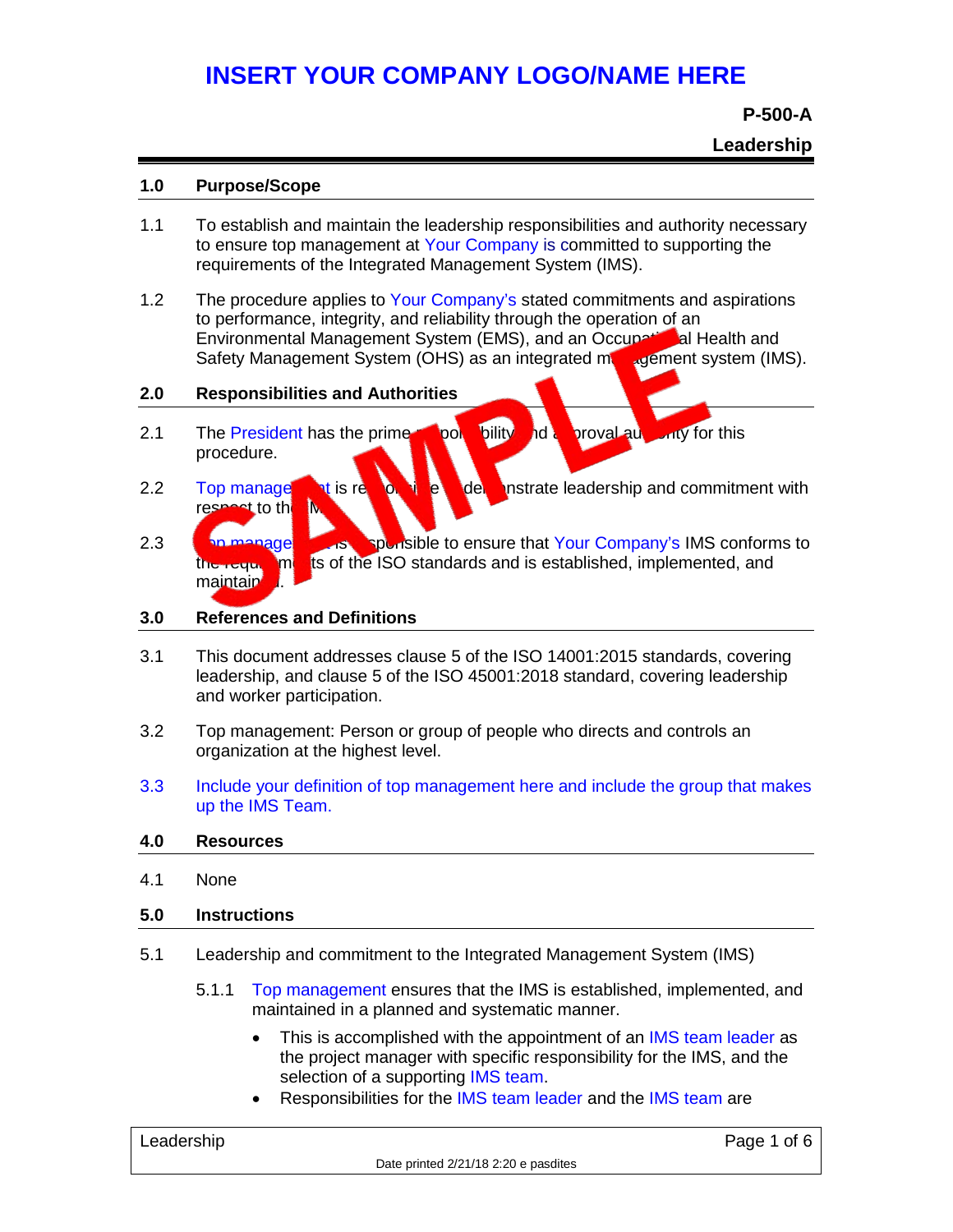#### **F-440-002 Organizational Context Worksheet**

#### **Instructions**

- With inputs from the IMS team the IMS team leader prepares this organizational context worksheet.
- The IMS team /is responsible to systematically review each issue tabled below and to indicate whether it is OK (in control) or it Needs Attention.
- During the development and implementation phases of the OHSM, the determination and tracking of relevant issues is followed up at the regular (weekly) IMS team meetings.
- When issues Need Attention, the IMS team sets priorities for projects aimed at further understanding the organization and its context.
- On an on-going basis, the IMS team leader maintains and updates the worksheet for consideration as opportunities for subsequent improvement to the IMS.

| <b>Organizational Context - Worksheet</b> |                                                                                                                                                                                                                             |                         |                                  |  |  |
|-------------------------------------------|-----------------------------------------------------------------------------------------------------------------------------------------------------------------------------------------------------------------------------|-------------------------|----------------------------------|--|--|
| <b>Section 1</b>                          | External and internal issues that are relevant and that affect the<br>production and service<br>outcomes of the Integrated Management System (IMS) inclu<br>conditions capable of affecting or being affected by the comple | to achieve the intended |                                  |  |  |
| <b>Issue</b>                              | Describe the External and Internal is<br><b>IM</b><br><b>usiness</b> a<br><b>Tin</b><br>epu<br>the comple<br>management conditions that car<br><b>Ted</b><br>bse<br>be affected by its decision                             | OK<br>in.<br>control    | <b>Needs</b><br><b>Attention</b> |  |  |
|                                           | <b>II</b><br>$\mathbf{a}$<br><b>Consider Bas</b><br><b>anagel</b><br>T.                                                                                                                                                     | --                      |                                  |  |  |
| Worker focus                              |                                                                                                                                                                                                                             |                         |                                  |  |  |
| Leadership                                |                                                                                                                                                                                                                             |                         |                                  |  |  |
| Engagement of people                      |                                                                                                                                                                                                                             |                         |                                  |  |  |
| Process approach                          |                                                                                                                                                                                                                             |                         |                                  |  |  |
| Improvement                               |                                                                                                                                                                                                                             |                         |                                  |  |  |
| Evidence-based decision making            |                                                                                                                                                                                                                             |                         |                                  |  |  |
| Relationship management                   |                                                                                                                                                                                                                             |                         |                                  |  |  |